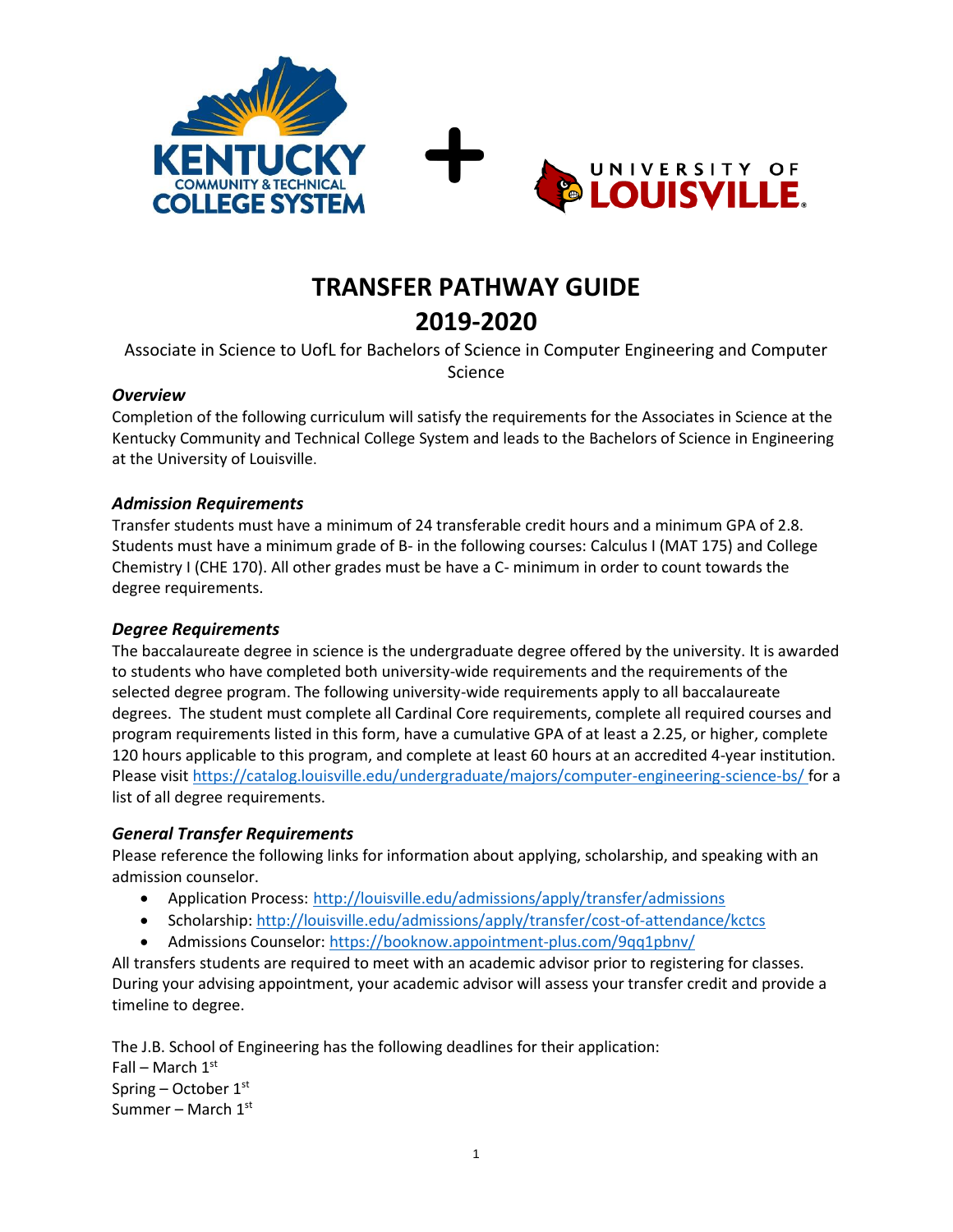## **KCTCS Associate in Science TO the University of Louisville Bachelor of Science in Computer Engineering and Computer Science CHECKLIST**

## **Kentucky Community and Technical College System**

| <b>KCTCS</b>   | <b>Course or Category</b>                      | <b>Credits</b> | <b>UofL</b>     | <b>Completed</b> |
|----------------|------------------------------------------------|----------------|-----------------|------------------|
| Course         |                                                |                | <b>Course</b>   |                  |
| <b>ENG 101</b> | Writing 1                                      | 3              | <b>ENGL 101</b> |                  |
| <b>ENG 102</b> | Writing II                                     | 3              | <b>ENGL 102</b> |                  |
| <b>COM 181</b> | <b>Oral Communications</b>                     | 3              | <b>COMM 111</b> |                  |
| TBS XXX        | Social & Behavioral Science*                   | 3              | <b>SBS XXX</b>  |                  |
| TBS XXX        | Social & Behavioral Science*                   | 3              | <b>SBS XXX</b>  |                  |
| <b>HIS XXX</b> | Heritage*- recommend HIS 101, 102, 108 or      | 3              | <b>HIST XXX</b> |                  |
|                | 109                                            |                |                 |                  |
| TBS XXX        | Arts & Humanities*                             | 3              | A/H XXX         |                  |
| <b>PHY</b>     |                                                | 5              | <b>PHYS</b>     |                  |
| 231/241        | <b>General University Physics I</b>            |                | 298/295         |                  |
| <b>CHE</b>     |                                                | 5              | <b>CHEM</b>     |                  |
| 170/175        | <b>General College Chemistry I</b>             |                | 201/207         |                  |
| <b>MAT 175</b> | Calculus I **                                  | 5              | <b>ENGR 101</b> |                  |
| <b>MAT 185</b> | Calculus II                                    | 5.             | <b>ENGR 102</b> |                  |
|                | <b>Subtotal General Education Core Courses</b> | 41             |                 |                  |

#### **Category 1: KCTCS General Education Core Requirements (33 hours)**

\*One of these courses must be selected from the KCTCS identified Cultural Studies course list, indicate by placing (CS) next to the course name in Category 1 or 2 table.

\*\* Students who do not test into MAT 175 must complete MAT 150 **AND** MAT 155 before being able to take MAT 175. Students may also complete MAT 171 according to placement.

#### **Category 2: KCTCS Associate in Science Requirements (6 hours)**

| <b>KCTCS</b><br><b>Course</b> | <b>Course or Category</b>                 | <b>Credits</b> | UofL<br><b>Course</b>  | <b>Completed</b> |
|-------------------------------|-------------------------------------------|----------------|------------------------|------------------|
| <b>PHY</b><br>232/242         | <b>General University Physics II</b>      |                | <b>PHYS</b><br>299/296 |                  |
| <b>MAT 275</b>                | Calculus III                              | 4              | <b>ENGR 201</b>        |                  |
|                               | <b>Subtotal AA/AS Requirement Courses</b> | 9              |                        |                  |

#### **Category 3: KCTCS Electives (21 hours)**

| <b>KCTCS</b><br>Course | <b>Course or Category</b>            | <b>Credits</b> | UofL<br>Course      | <b>Completed</b> |
|------------------------|--------------------------------------|----------------|---------------------|------------------|
| <b>CIT 105</b>         | Digital Literacy or IC3 test out     | $0 - 3$        | <b>Elective XXX</b> |                  |
| <b>FYE 105</b>         | First-Year Experience                | 3              | <b>GEN 100</b>      |                  |
| <b>MAT 285</b>         | <b>Differential Equations</b>        | 3              | <b>ENGR 205</b>     |                  |
| TBS XXX                | Any College Level Course             | 3              |                     |                  |
| TBS XXX                | Any College Level Course (if needed) | $(1-3)$        |                     |                  |
|                        | <b>Subtotal Elective Courses</b>     | $10-12$        |                     |                  |
|                        | <b>TOTAL Associate Degree Hours</b>  | 60-62          |                     |                  |